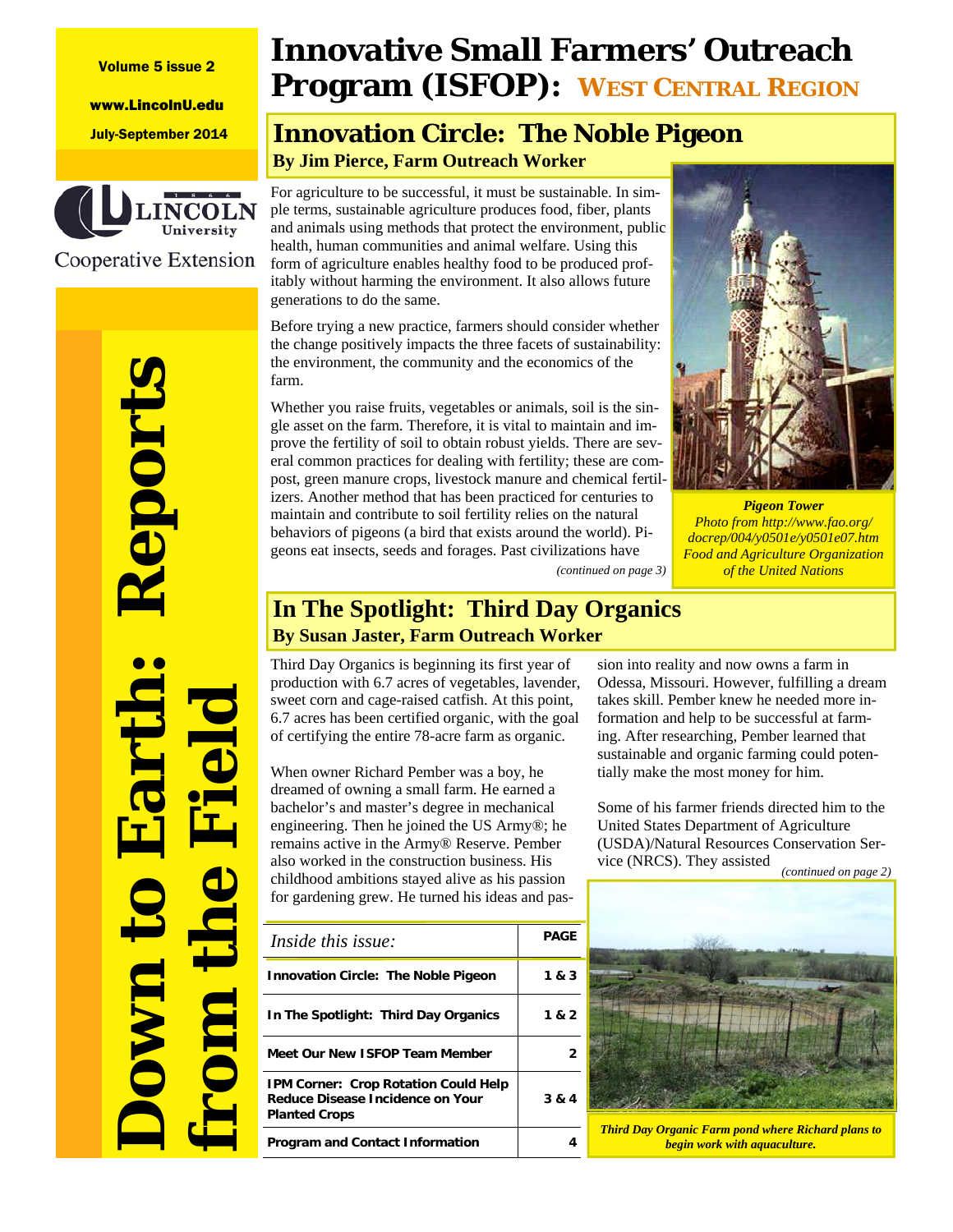# **In the Spotlight...***(continued from page 1)*

him in pond construction and repairs and taught him about the soil on his farm. They mapped out areas of his farm that would be cluding the Plant Propagation Workshop, suitable for certain uses, such as a high tunnel. Pember also contacted Lincoln University Cooperative Extension's (LUCE) Innovative Small Farmers' Outreach Program (ISFOP) staff member, Susan Jaster, Farm Outreach Worker – Lafayette and Ray County.

After visiting the farm and understanding Pember's goals, Jaster offered advice. For example, Pember could use the pond for aquaculture. Jaster made an appointment for Pember to meet with Dr. Jim Wetzel at LU's new aquaculture research facility at George Washington Carver Farm in Jefferson City. Wetzel looked at the aerial maps of the farm to see if the ponds could support cage fish. He suggested breeds of fish, cage construction and organic feed. To



*At Third Day Organic Farm plastic mulch was laid after strip-tilling.* 

prepare for his new adventure, Pember attended workshops and conferences in-Wholesale Success Workshop for Fruit and Vegetable Growers and the Missouri Organic Association Annual Conference.

Pember ordered seeds from a reputable organic seed supplier. He bought organic growing media, lots of seed trays and a few pizzas to feed his helpers. Pember found there is a learning curve to growing vegetables. He discovered that when starting plants indoors, they must be near a light source. Also, watering hundreds of plants in your basement is very messy.

Since most of his land had been in pasture for many years, it was challenging to open it up to grow vegetables. The biggest problem was likely to be weeds. To foster networking, Jaster introduced Pember to other

nearby farmers. One of the farmers had a plastic mulch-laying machine for rent; he taught Pember how to use it. Another farmer took Pember on a tour of his organic farm. He showed Pember about tilling and preparing the soil, keeping records for organic certification and post-harvest handling.

Although Pember thought he was ready, the spring weather was a bit uncooperative. Often, it was too warm, rainy, windy or cold. Finally, there were dry days when Pember could plow and disk the ground. Because he is growing on

a slope, and erosion could pose a big problem, other farmers advised not to plow all of the ground at once. Instead, Pember tried strip-tilling. This means only tilling the areas he was going to plant and leaving the pathways covered in pasture. After he plowed, the rains came; however, erosion was not an issue because of the striptilling.

Richard Pember and his wife, Eileen, worked very hard to lay all the drip tape and plastic mulch in the strip-tilled beds. He installed his irrigation headers and tested them with his son's help. The beds are now ready for the growing season. Now the hard work begins!

Before Pember broke the ground, he already had buyers lined up and had formed a partnership with local growers. This was a very wise move. Come harvesttime, he won't be scrambling for a place to sell his produce. He knows what his buyers want and has planned accordingly. Now it is up to him and his family to make sure their produce grows abundantly.



# **Meet Our New ISFOP Team Member: Phillip Boydston**

Phillip Boydston is the new Farm Outreach Worker (FOW) for the Johnson and Cass County region. He grew up in the vicinity on a diversified family farm. It is located just south of Odessa, Missouri, where his family has resided for years. He earned a degree in agriculture from the University of Missouri. Then, Boydston gained experience with grazing and dairy operations in north Missouri. Later, he worked with the United States Department of Agriculture (USDA) programs and producers

in Lafayette County. After taking courses towards a master's in Extension education through Iowa State University, Boydston found his calling. He looks forward to using his experience in his new job with Lincoln University Cooperative Extension near his home area. In addition to his professional experiences, Boydston maintains a low-input grass -based herd of cattle and hair sheep. He also has a small garden, forage and row crop production.



*Phillip Boydston, Farm Outreach Worker for Cass and Johnson County, with his dog Gerty.*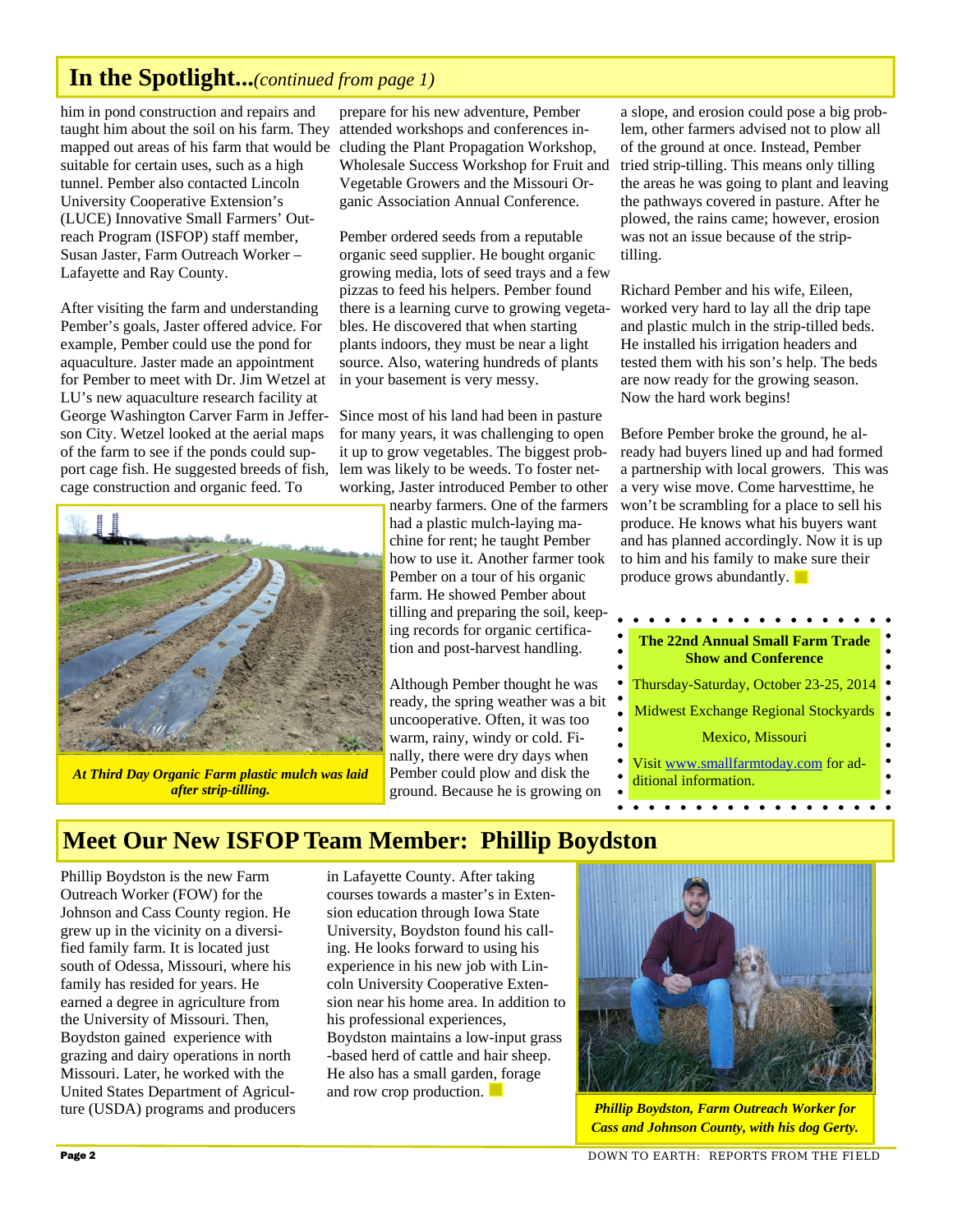# **Noble Pigeon...***(continued from page 1)*



*Pigeon Tower From http://www.fao.org/docrep/004/ y0501e/y0501e07.htm Food and Agriculture Organization of the United Nations* 

benefitted from the pigeon's behavior to form flocks that produce fertilizer. The

birds convert unusable foodstuffs into fertilizer that can be used to produce human foods.

In Isfahan, Iran, for example, pigeon towers were built in the 16th and 17th centuries. They provided housing for wild pigeons. Towers were 30 feet wide or more and 60 feet tall. These towers were built to help thousands of pigeons deposited much of their manure inside the tower. This allowed the manure to be removed efficiently. The towers dotted the agricultural landscape. The rich pigeon guano (bird excrement) was then applied to fields and orchards.

Pigeon manure is very rich in nutrient analysis. A single bird produces about six pounds of dry manure each year. The reported nitrogen (N) values of the dry manure vary from 4 to 6 percent; phosphorus (P) from 1 to 3 percent; and potassium (K) from 1 to 2 percent.

Let us accept that each bird produces about 6 pounds of dry manure (12 pounds, wet) per year. Also assume that the tower houses up to 1000 birds. In sucha a case, about three tons of dry manure would be produced

## **IPM Corner: Crop Rotation Could Help Reduce Disease Incidence on Your Planted Crops By Dr. Zelalem Mersha, State Extension Specialist - Plant Pathology**

Crop rotation involves planning where to grow a crop in a given production area when transitioning from one harvest cycle to the next. There are three key reasons that growers rotate crops in their fields. First, it balances soil fertility by maintaining or improving the soil organic matter content. Second, it helps to reduce diseases and pests. Lastly, it controls soil erosion.

Growers usually know that continuous planting of crops from the same families on the same spot results in a buildup of plant pathogens (disease-causing agents). To reverse this situation and avoid pathogen buildup, wait at least three to five years before planting crops of the same family in the same location. When a nonhost crop is planted, the pathogen germinates; however, it will not be able to penetrate, infect and reproduce. When denied its susceptible host, such an inoculum

(fungal or bacterial spore) gradually dies in the soil. Over time, the inoculum levels are greatly reduced.

Crop rotation can be an effective disease management tool, especially if the pathogen overwinters in crop residue or soil. It works less well for airborne foliar (leaf) diseases, such as powdery mildew or rusts. Also, this method works well when the pathogen causing the disease has a narrow host range, affecting only one or few plant families. The rotation plan will work even better if combined with very good sanitation. This includes proper removal of diseased plant residue and any alternate hosts of a disease (e.g., weeds). When planning alternating crops on a piece of land, remove any plant residue from the previous crop. Use of cover crops, including growing some brassica (of the family including broccoli, cabbage, radish, etc.), will also minimize soilborne diseases for the next

annually. From the table below, it can be seen that pigeon manure has NPK values of 4:1:1. This equals 240 pounds of N, 60 pounds of P and 60 pounds of K. With a 70 percent organic matter content, 2,400 pounds of organic matter would be returned to the soil.

Consider this question: "Could a pigeon tower be a part of a sustainable solution for replenishing and improving your soils?" Test your answer against the three dimensions of sustainability. It is very possible that a pigeon tower could have a place on your farm.

|                           | Pigeon | Chicken |
|---------------------------|--------|---------|
| Average pH                | 6.12   | 6.42    |
| <b>Organic Matter (%)</b> | 69.8   | 62.7    |
| Nitrogen $(\%)$           | 4.31   | 3.03    |
| Phosphorus                | 0.97   | 0.75    |
| Potassium                 | 0.98   | 0.89    |

*Information to create the chart can be found in this article from the World Journal of Agriculture Science: http://www.idosi.org/*



The LU IPM program has a new blog that provides farmers with timely and relevant information on Spotted Wing Drosophila and other insect pests that attack fruits and vegetables in Missouri: http://www.LU-IPM.net

season.

An effective crop rotation plan is often based on one of two options: botanical family or the plant parts that are eaten. Plants in the same family usually are prone to similar diseases and pests. As a general rule, crops in the same family should not follow one another in rotation. Rather than using botanical family, crops can be grouped based on their edible parts, such as fruit and seed, leaf and stem or root and bulb. This plan is